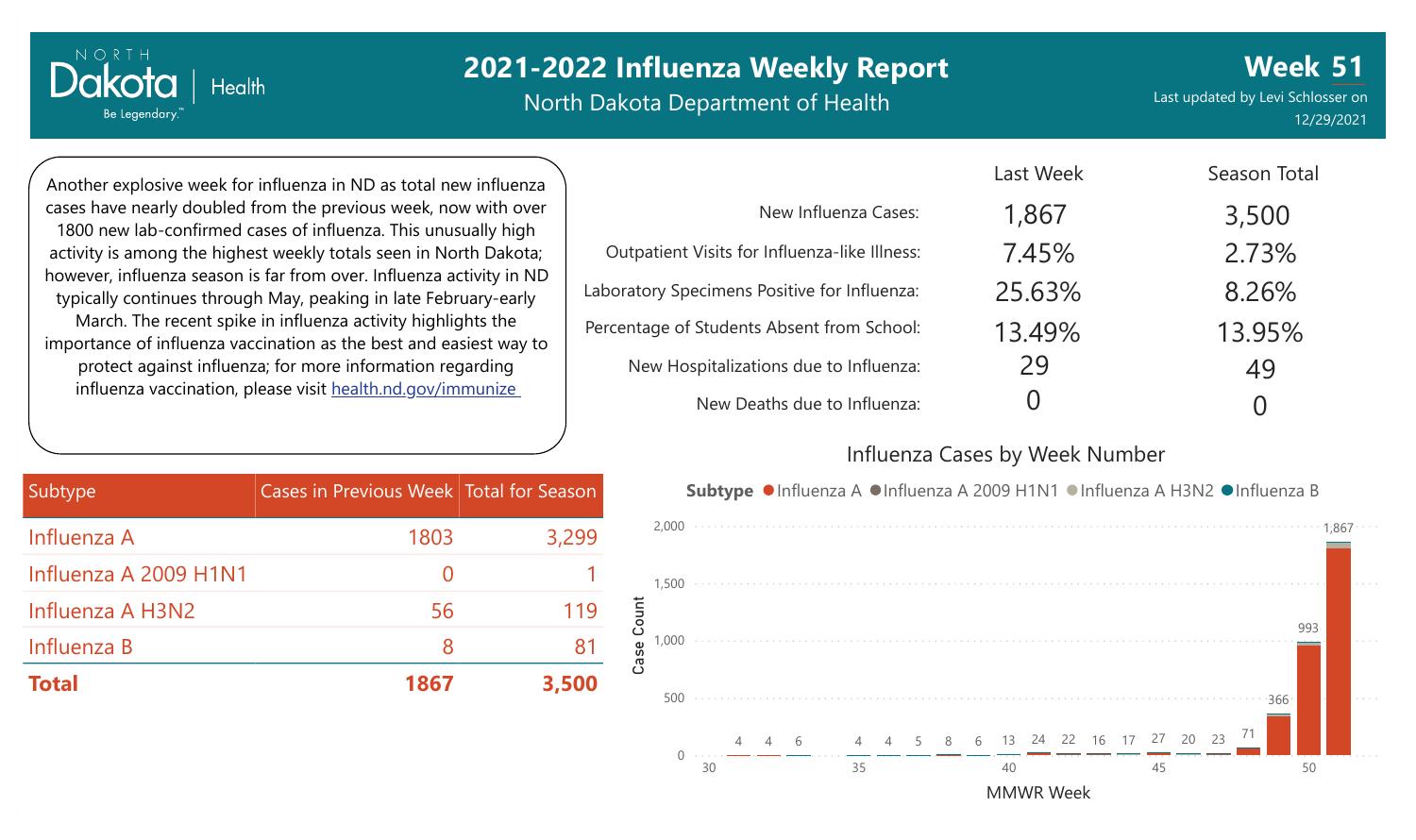

### **2021-2022 Influenza Weekly Report** North Dakota Department of Health

**Week 51** Last updated by Levi Schlosser on 12/29/2021

Laboratory-confirmed influenza is a reportable disease in North Dakota. Influenza "cases" include people that have tested positive for influenza in a healthcare setting. It does not include people with influenza who did not seek healthcare, or were diagnosed without a lab test, which is common. The true number of people in North Dakota is underrepresented, but case data allows us where influenza is circulating and in what populations. It also provides context regarding how the current season compares with previous seasons. Find more information about cases on ndflu.com

Influenza Cases by Gender







Total Influenza Cases by County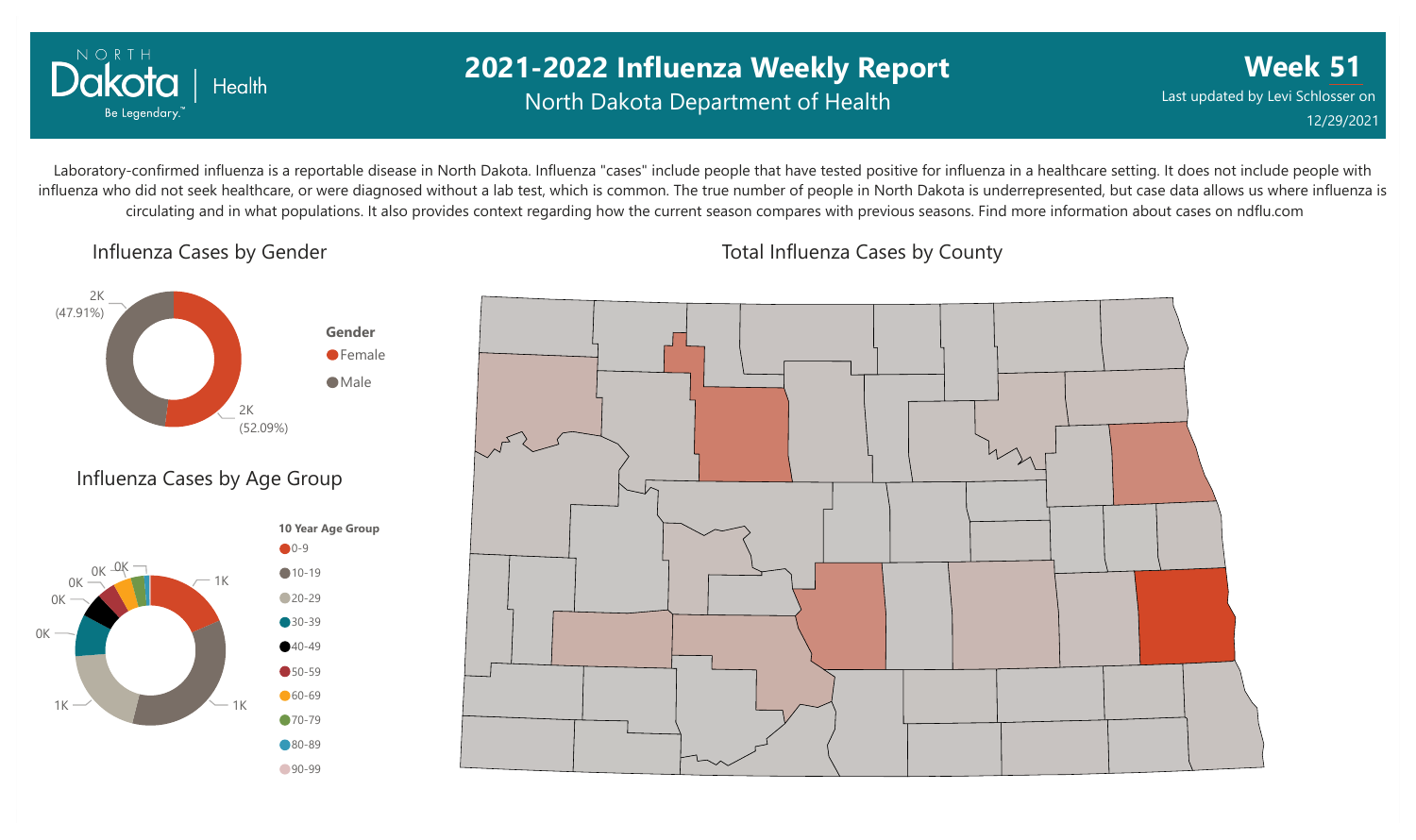

NORTH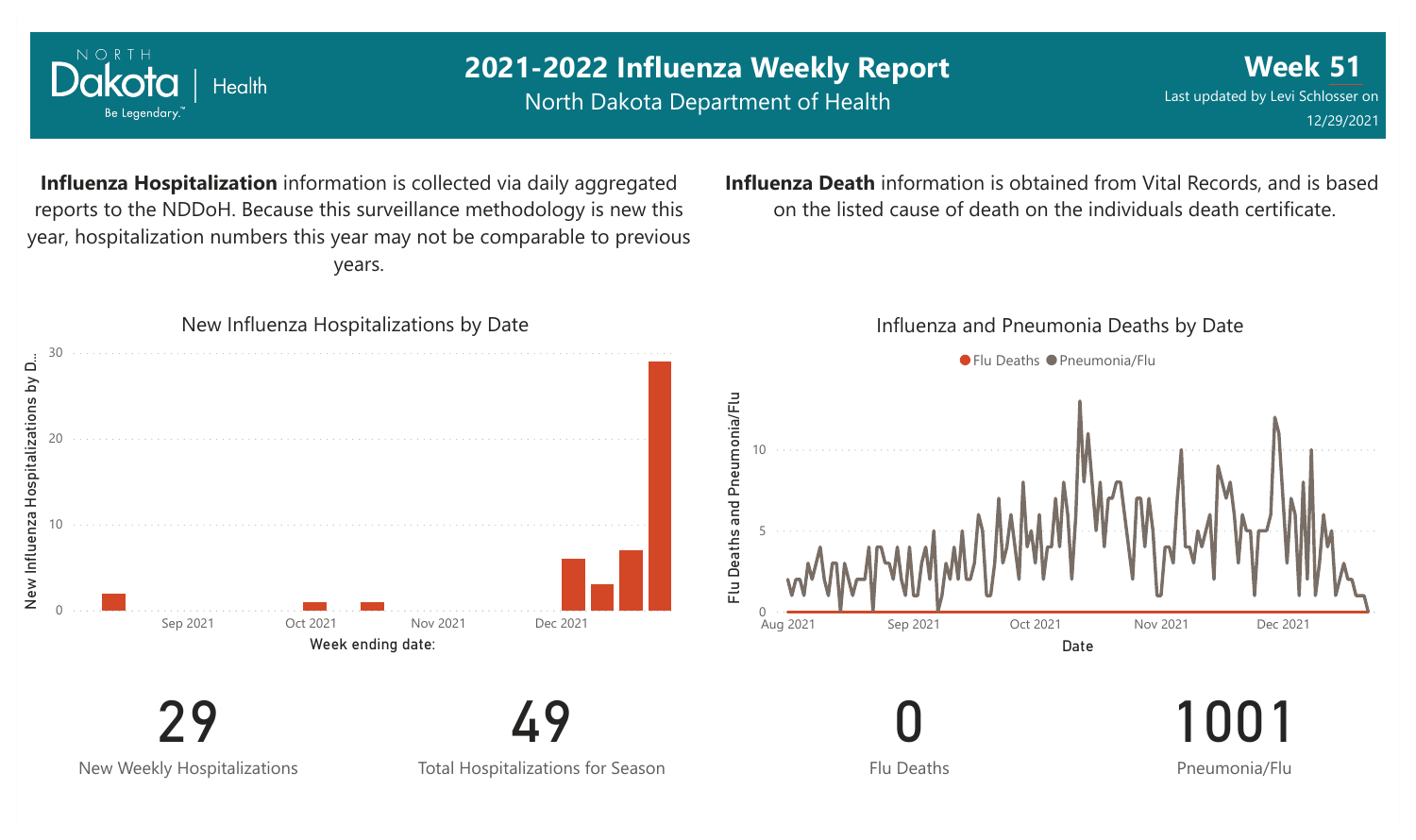

North Dakota Department of Health

**Week 51** Last updated by Levi Schlosser on 12/29/2021

**Outpatient Influenza-like Illness (ILI)** The NDDoH participates in the national U.S. Outpatient Influenza-like Illness Surveillance Network (ILINet). Data from participating outpatient providers in north Dakota are pooled to create a state-wide estimate for the weekly percent of healthcare visists due to influenza-like illness (ILI). Patients presenting with a fever of 100 degrees or greater AND a cough and/or sore throat are considered to have ILI. For more information [on state and national ILINet data, see FluView](http://fluview%20interactive/) Interactive

**Sentinel Laboratory Data** The NDDoH receives influenza and RSV testing data from participating sentinel laboratories across the state. The total number of positive tests and the total number of tests conducted are reported and used to create a state-wide percent positivity statistic. For influenza, percent positivity of 10% or greater indicates 'season level' influenza activity.



| <b>Week Ending Date:</b>    | Total # of Patients Seen for Any Reason Percent ILI |       |
|-----------------------------|-----------------------------------------------------|-------|
| Saturday, November 20, 2021 | 3,642                                               | 2.44% |
| Saturday, November 27, 2021 | 3,626                                               | 2.98% |
| Saturday, December 04, 2021 | 4,025                                               | 3.18% |
| Saturday, December 11, 2021 | 3,698                                               | 3.76% |
| Saturday, December 18, 2021 | 3,083                                               | 3.80% |
| Saturday, December 25, 2021 | 4,204                                               | 7.45% |
| <b>Total</b>                | 22,278                                              | 4.01% |



Flu Positivity by Week

| Week ending date:           | Total # of Specimens Tested Flu Positivity RSV Positivity |        |        |
|-----------------------------|-----------------------------------------------------------|--------|--------|
| Saturday, November 20, 2021 | 772                                                       | 0.52%  | 27.01% |
| Saturday, November 27, 2021 | 743                                                       | 1.48%  | 17.44% |
| Saturday, December 04, 2021 | 1,087                                                     | 3.68%  | 11.93% |
| Saturday, December 11, 2021 | 1,621                                                     | 12.40% | 31.56% |
| Saturday, December 18, 2021 | 2,219                                                     | 22.71% | 9.15%  |
| Saturday, December 25, 2021 | 1,654                                                     | 25.63% | 5.63%  |
| <b>Total</b>                | 8,096                                                     | 14.62% | 15.31% |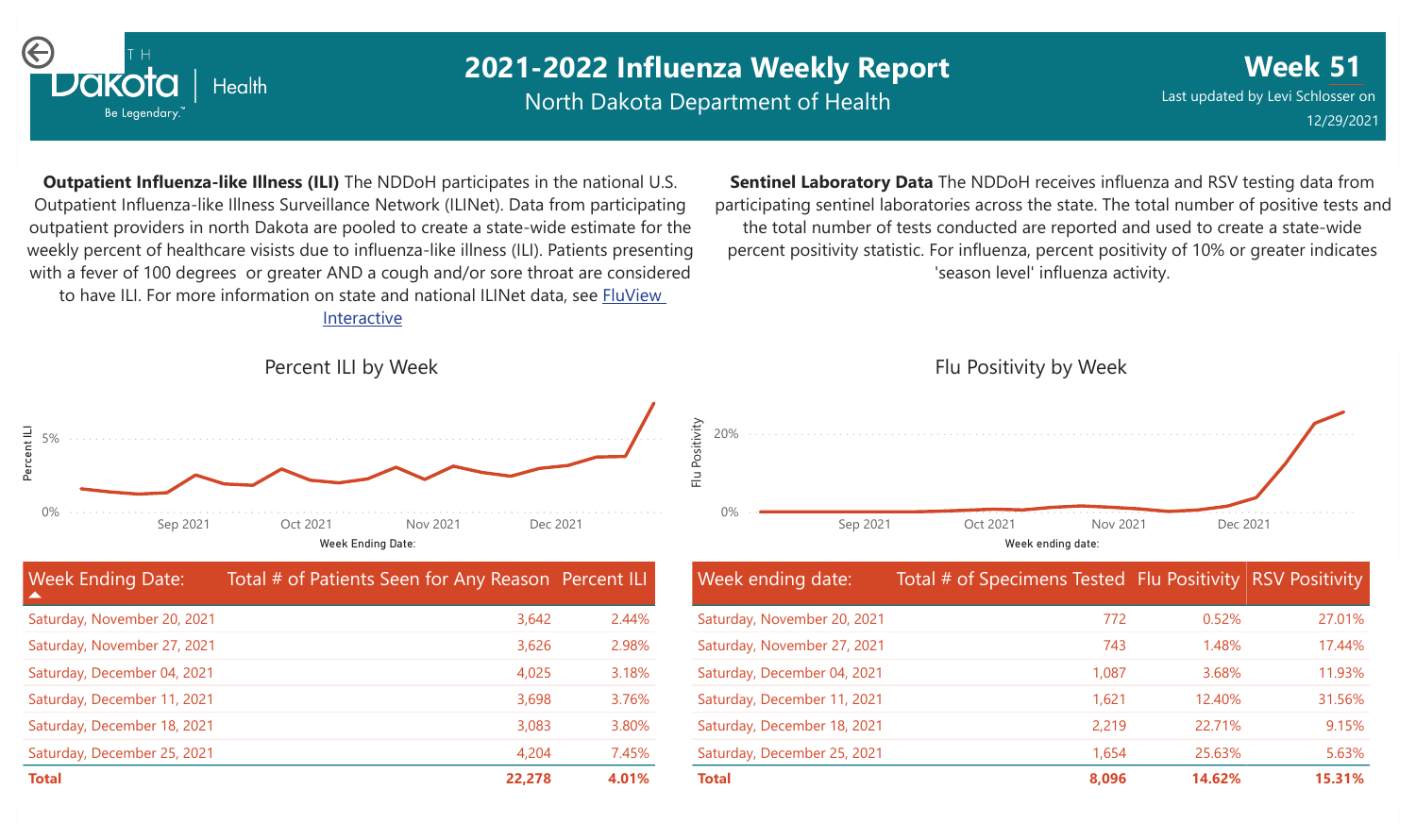

### **2021-2022 Influenza Weekly Report** North Dakota Department of Health

During the influenza season, increases in the **school absenteeism** data cab be used as an early indicator for influenza circulation. The NDDoH received absenteeism data from a majority of schools in the state. Data here include absences for all reasons.



| <b>Week End Date</b>        | <b>Total Enrollment Percent Absent</b> |        |
|-----------------------------|----------------------------------------|--------|
| Saturday, November 27, 2021 | 122,920                                | 11.47% |
| Saturday, December 04, 2021 | 123,320                                | 16.14% |
| Saturday, December 11, 2021 | 123,548                                | 17.42% |
| Saturday, December 18, 2021 | 124,135                                | 19.04% |
| Saturday, December 25, 2021 | 104,081                                | 13.49% |

During the influenza season, **influenza outbreaks** are common anywhere people gather, including schools, child care centers, long-term care facilities, and health care facilities. Outbreaks of influenza or influenza-like illness may be reported to the NDDoH. The following outbreaks have been reported this season.

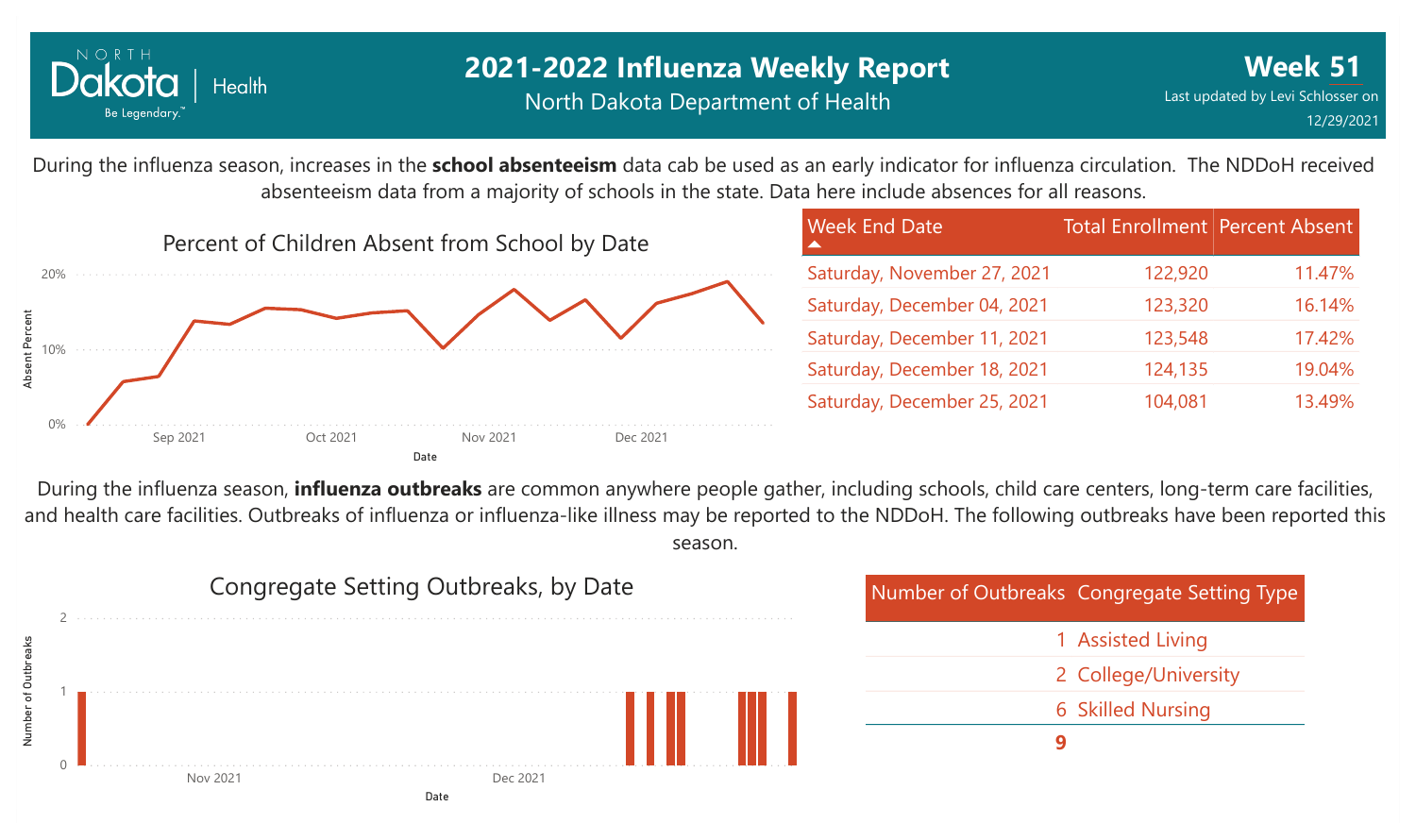

### **2021-2022 Influenza Weekly Report** North Dakota Department of Health

**Week 51** Last updated by Levi Schlosser on 12/29/2021

**Influenza vaccine doses administered** data from the North Dakota Immunization Information System (NDIIS) includes all administered doses of flu vaccine documented in the NDIIS to records with a North Dakota address. Adult immunizations do not have to be reported to the NDIIS so there may be more influenza vaccine doses being administered that are not reported to the NDIIS. Age groups are determined base on age at time of vaccination.



#### Doses Administered by Age Group

## Statewide Doses Administered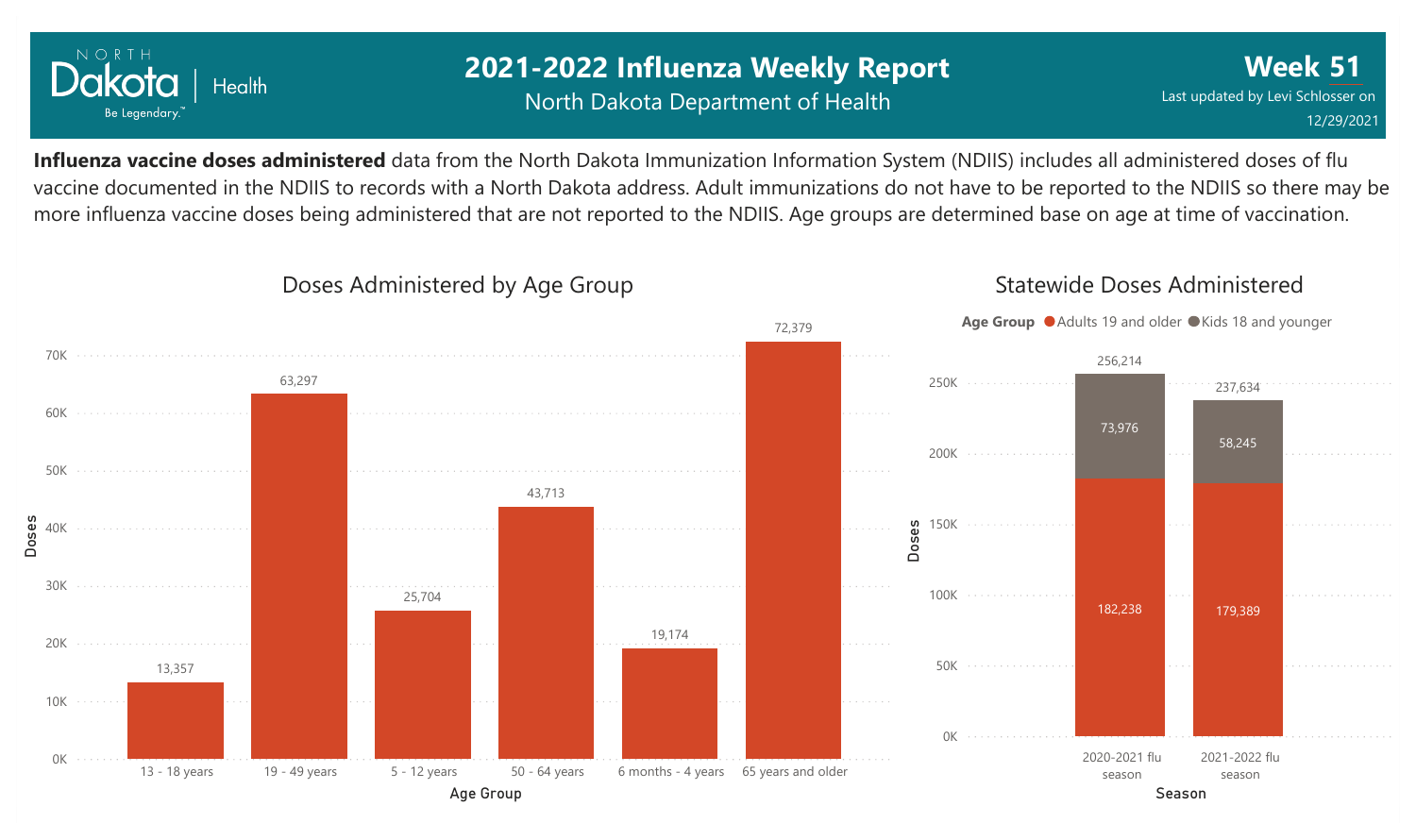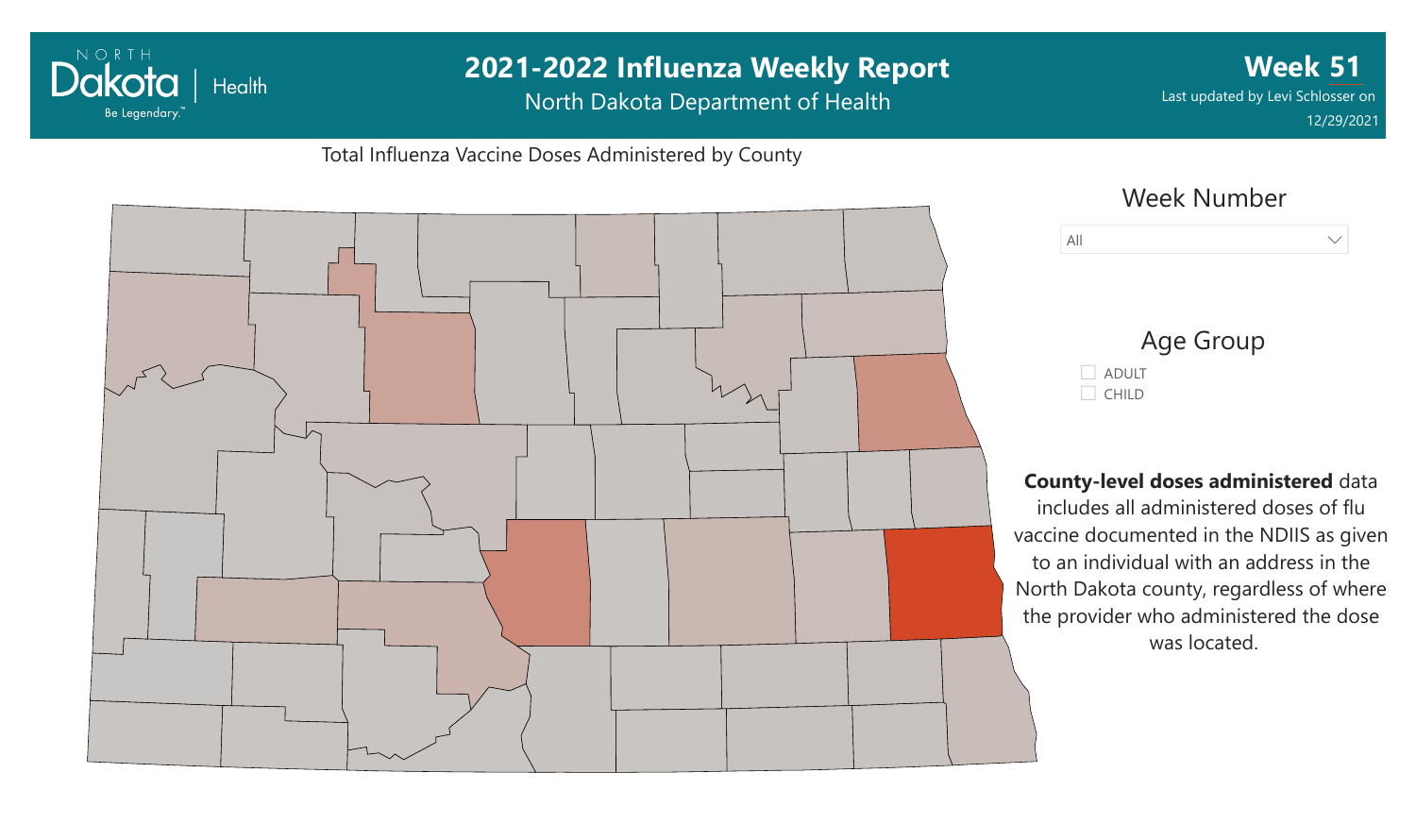North Dakota Department of Health



NORTH

Dakota

Be Legendary.

Health

NDIIS data can also be used to estimate the percent of North Dakotans in each age group that have received at least one dose of influenza vaccine so far this flu season. NDIIS records included in **statewide coverage rates** must have a North Dakota address.

Adult immunizations do not have to be reported to the NDIIS so adult coverage rates may be higher.

### Statewide Flu Coverage for Adults >= 19